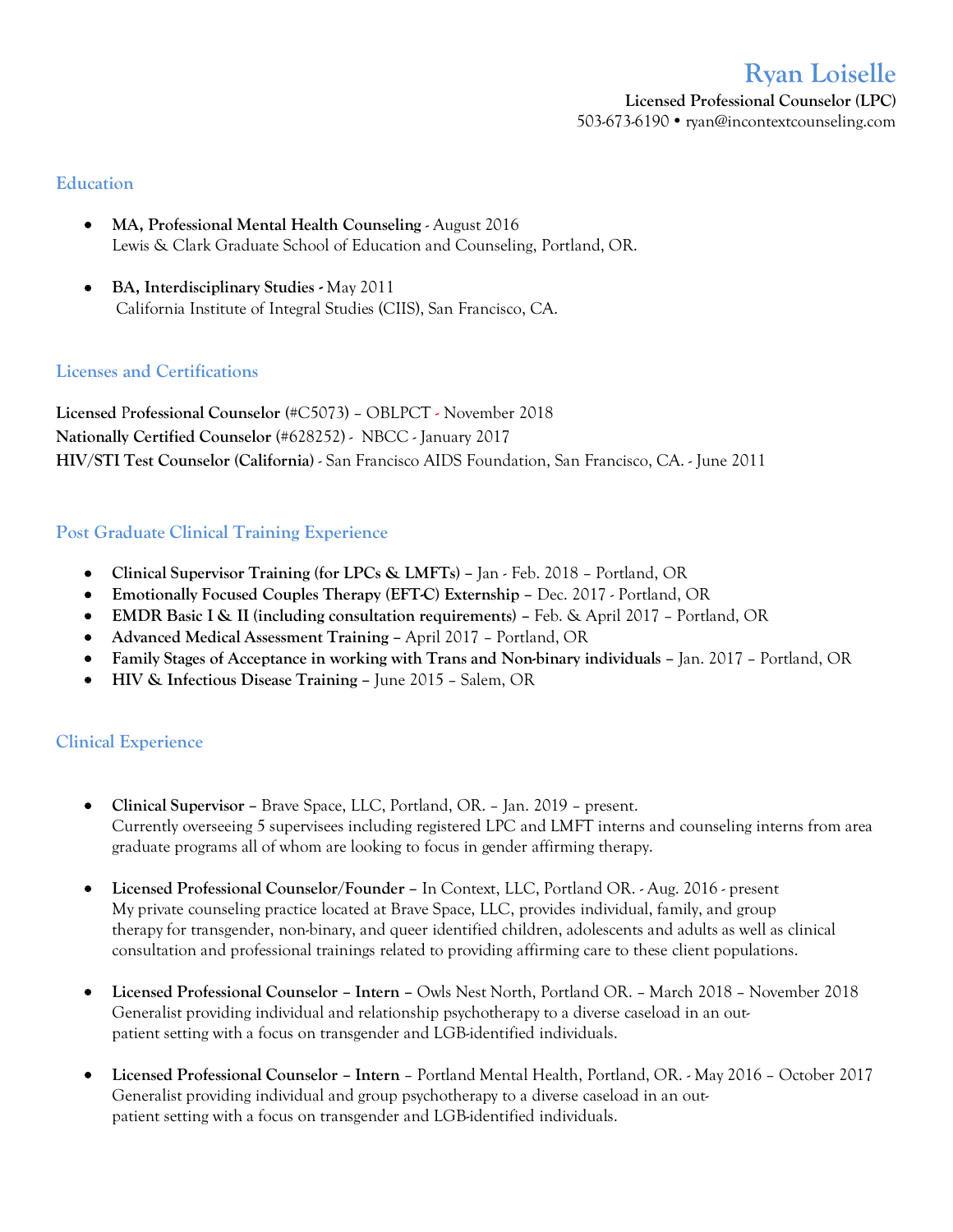- **Mental Health Assistant/Administrator On-call** Lifeworks Northwest, Portland, OR. May 2016 March 2017 QMHP and Admin On-call overseeing day and swing shifts for a 5-bed facility for transitional age youth impacted by SPMI.
- **Counseling Intern** TransActive Gender Center / Brave Space, LLC, Portland, OR. Jan. 2015 Sept. 2016 Provided individual and family counseling to transgender children, adolescents and their families.
- **Counseling Intern** Portland Community College, Cascade Campus, Portland, OR. Sept. Dec. 2014 QMHA providing individual mental health and career counseling to new and returning students.
- **Practicum Student -** Lewis & Clark Community Counseling Center, Portland, OR. Aug. 2013 June 2014 Provided individual, couples and family counseling to a diverse caseload of clients.
- **HIV/STI Test Counselor**  Magnet (Gay men's health clinic), San Francisco, CA. June 2011 April 2012 Volunteer providing comprehensive HIV/STI testing, peer health education and harm-reduction.

# **Professional Experience**

- **Graduate Assistant for Campus Living -** Lewis & Clark College, Portland, OR. Aug. 2012 Aug. 2014 As part of the live-on professional staff, I maintained a paraprofessional counseling presence within the residence halls, including responding to emergent student medical and mental health concerns and was part of the 24-hr on-call duty phone rotation.
- **Medical Practice Project Manager**  Health Management Institute, San Francisco, CA. Aug. 2008 Nov. 2009 Front end manager for private medical practice reporting directly to the Medical Director in support of all aspects of daily operations including supervising of front-end staff, customer service management, new patient coordination and orientation, and patient advocacy.

# **Clinical Teaching Experience**

- Guest lecturer at Lewis & Clark Graduate School presenting on clinical competencies in providing traumainformed care when working with transgender and non-binary clients – Feb. 2019
- Guest lecturer at Lewis & Clark Graduate School presenting on clinical competencies in working with transgender and non-binary children and adolescents. – Nov. 2018
- Guest lecturer at PSU College of Social Work promoting clinical competencies and advocacy for supporting trans and non-binary children in school setting – Aug. 2018
- Facilitated training to increase clinical competencies in working with transgender and non-binary client to the addictions counseling team at Cascadia Behavioral Health – April 2018
- Facilitated training to increase clinical competencies in working with transgender and non-binary client to the Reed College Counseling staff – April 2018
- Guest lecturer at Lewis & Clark Graduate School presenting on trauma-informed care for transgender and nonbinary clients – Jan. 2018
- Co-facilitated *Advanced Medical Assessment* training for clinicians serving transgender, non-binary, and gender expansive clients at Portland Q Center. - Dec. 2017
- Guest lecturer at PSU Graduate School of Education promoting competencies for emerging school counselors working with transgender adolescents. - Sept. 2017
- Guest trainer at MODA Healthcare providing competency training to MODA nurses working with transgender and non-binary clients. - June 2017
- Queer Resource Center Staff Advisor and Trainer *-* Lewis & Clark College, Portland, OR. 2012-13
- As the Graduate Assistant for Campus Living at Lewis & Clark College, I created and delivered 50+hrs of formalized trainings on the following mental health interventions towards increasing the peer counseling